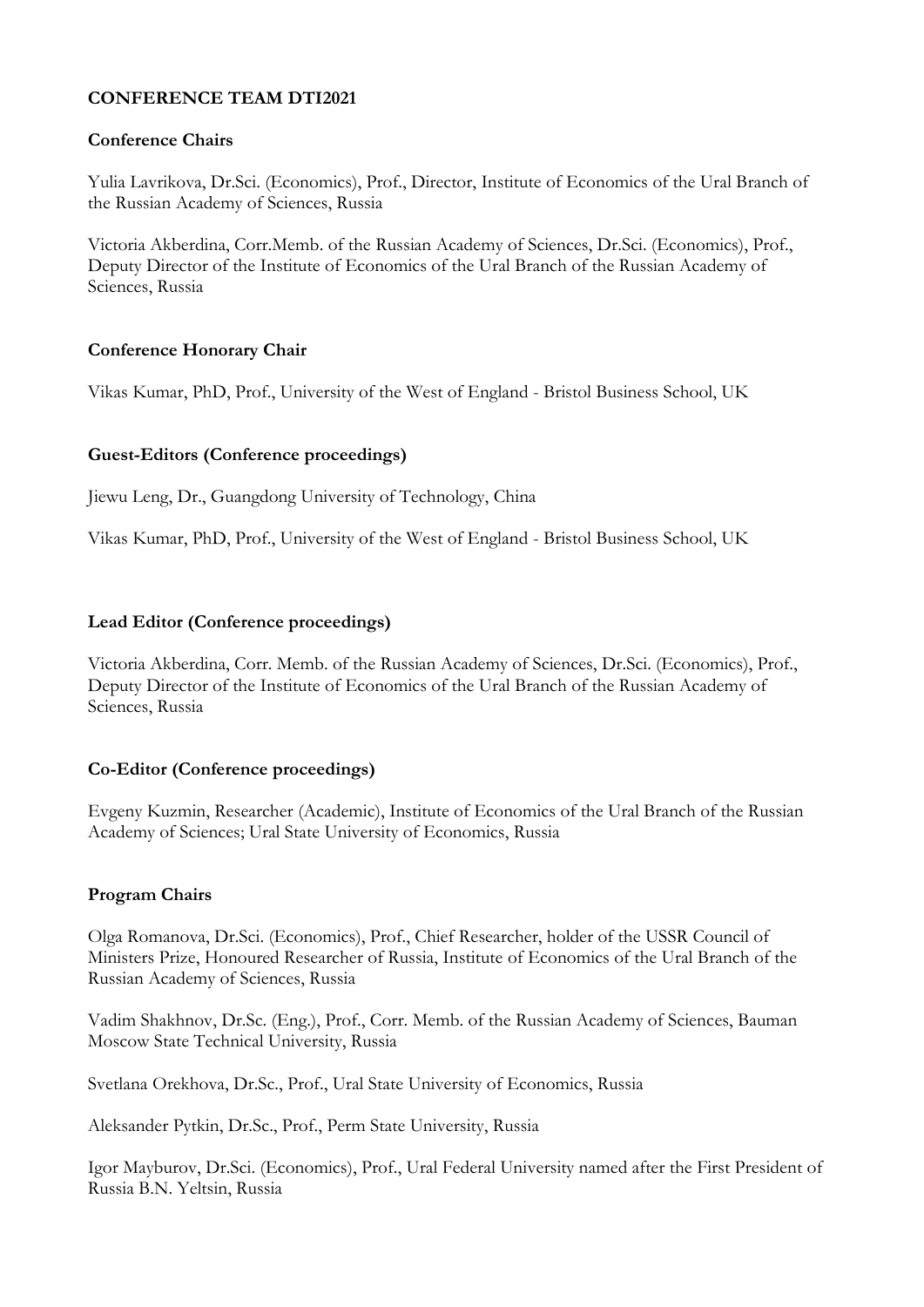Andrey Shmidt, Dr.Sci. (Economics), Prof., South Ural State University, Russia

#### **Scientific Advisory Committee**

Enrique Bonsón, PhD, Prof., Universidad de Huelva, Spain

Vikas Kumar, PhD, Prof., University of the West of England - Bristol Business School, UK

Amin Hosseinian-Far, Dr., PhD, University of Northampton, UK

Eduard Babulak, Dr.Sc., Ph.D., Prof., National Science Foundation, US

Nuno Melão, PhD, Prof, Polytechnic Institute of Viseu, Portugal

António Abreu, PhD, Prof., Instituto Politécnico de Lisboa, Portugal

João Barata, PhD, Prof., University of Coimbra, Portugal

Maria Urbaniec, PhD, Prof., Cracow University of Economics, Poland

Grigorios Kyriakopoulos, Dr., PhD, National Technical University of Athens, Greece

Mirjana Pejić Bach, Dr., Prof., University of Zagreb, Croatia

Dimitrios Buhalis, PhD, Prof., Director eTourism Research Lab, Bournemouth University, UK

Alberto Cerezo Narváez, Dr.Sc., Prof., Universidad de Cádiz, Spain

Yeming Gong, Prof., Head of the AIM (Artificial Intelligence for Management) Institute, Director of the Business Intelligence Center (BIC), EMLYON Business School, France

Alina Badulescu, Dr.Sc., Prof., University of Oradea, Romania

Almir Karabegovic, Dr.Sc., Prof., University of Sarajevo, Bosnia and Herzegovina

Laura Bravi, Ph.D., Researcher, DBA, Università degli Studi di Urbino Carlo Bo, Italy

Mohammad Alawamleh, PhD, Assoc. Prof., American University of Madaba, Jordan

Martin Falk, Dr. Prof., University of South Eastern Norway, Norway

Luis Camarinha-Matos, Dr., Prof., NOVA University of Lisbon, Portugal

Joaquim Ramos Silva, PhD, Prof., ISEG Lisbon School of Economics and Management, Universidade de Lisboa, Portugal

Ainura Kocherbaeva, Dr.Sci. (Economics), Prof., Kyrgyz-Russian Slavic University, Kyrgyzstan

José Carlos R. Alcantud, Prof., Universidad de Salamancadisabled, Spain

Khaled Medini, Dr., Assoc. Prof., Mines Saint-Etienne, France